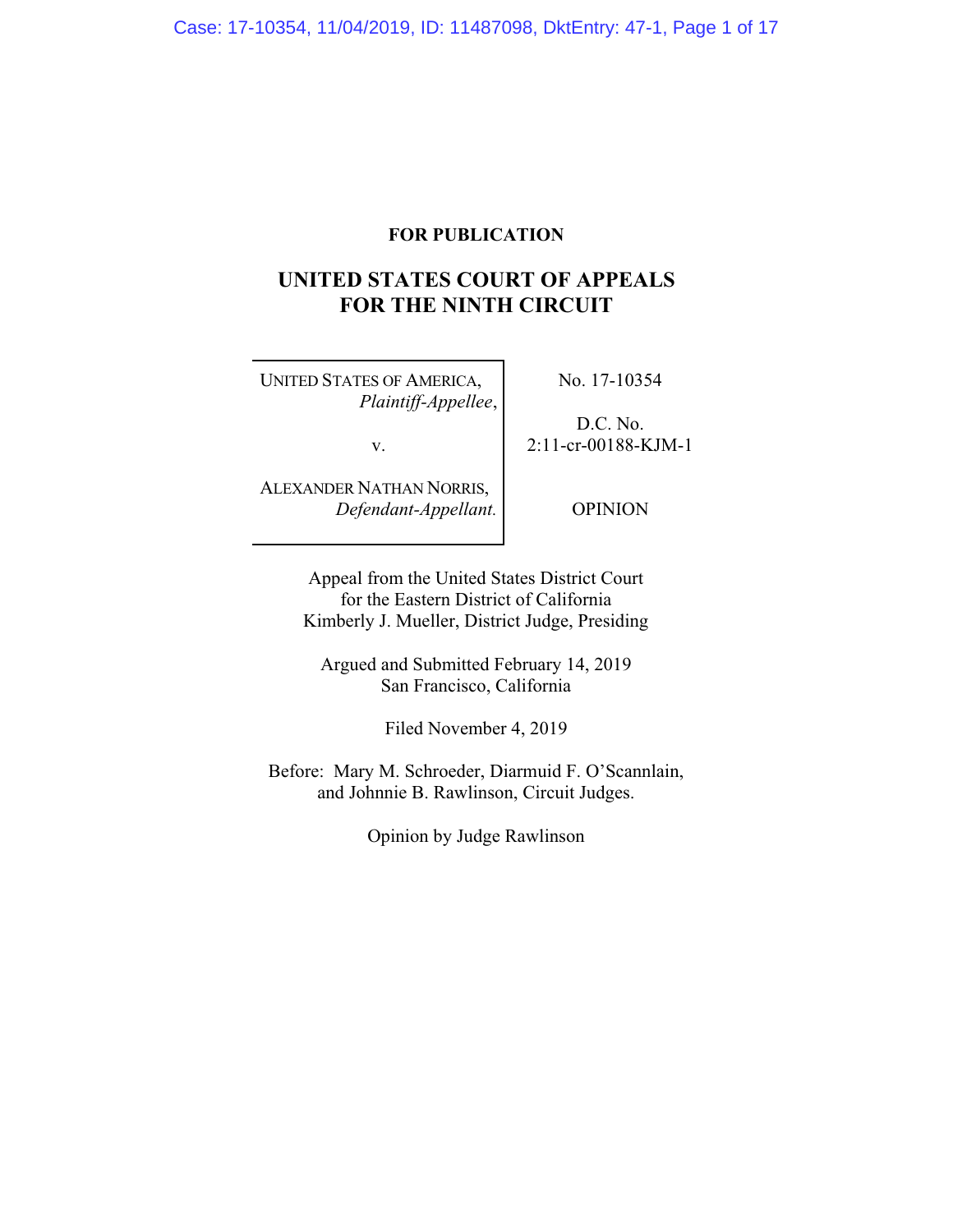# **SUMMARY\***

### **Criminal Law**

The panel affirmed a conviction for distribution and possession of material involving the sexual exploitation of minors, in a case in which an FBI agent used wirelesstracking software to detect the signal strength of the address of the defendant's wireless device.

The panel held that because there was no physical intrusion into the defendant's residence to detect the signal strength of his device's media-access-control (MAC) address, the district court correctly applied the factors set forth in *Katz v. United States*, 389 U.S. 347 (1967), and determined that no search occurred under the Fourth Amendment. The panel wrote that the defendant lacked a subjective expectation of privacy in the signal strength of his MAC address emanating from his unauthorized use of a third-party's passwordprotected wireless router. The panel concluded that society is not, in any event, prepared to recognize as reasonable an expectation of privacy predicated on unauthorized use of a third-party's internet access.

The panel held that the district court did not err in denying the defendant's request for a *Franks* hearing, where the defendant failed to make a substantial preliminary showing that the search warrant affidavit included any knowingly, intentionally, or recklessly made material misrepresentations or omissions; and where a corrected

**<sup>\*</sup>** This summary constitutes no part of the opinion of the court. It has been prepared by court staff for the convenience of the reader.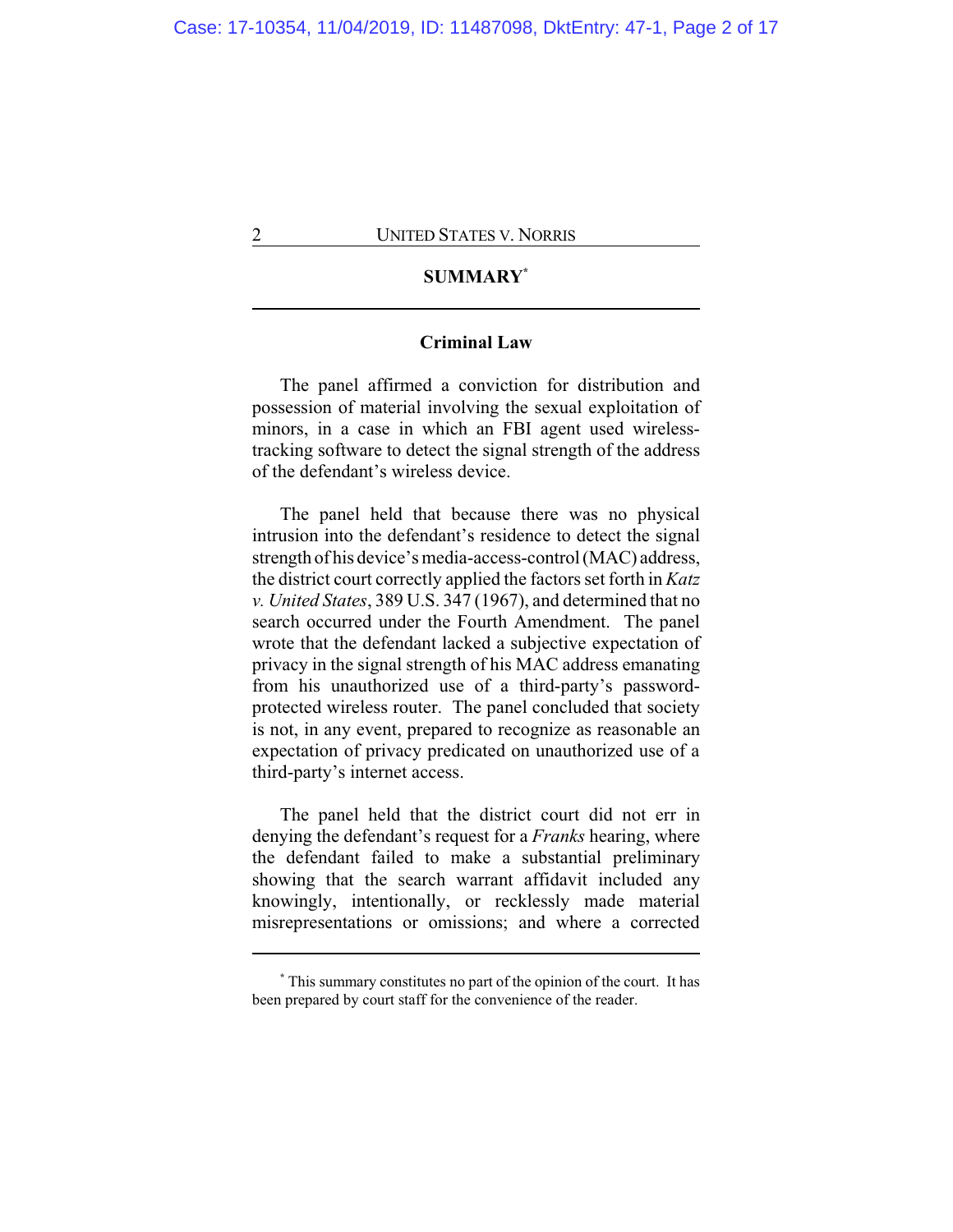and/or supplemented affidavit would not have affected the probable cause determination.

### **COUNSEL**

John Paul Balazs (argued), Sacramento, California, for Defendant-Appellant.

Matthew G. Morris (argued) and Shelley D. Weger, Assistant United States Attorneys; Camil A. Skipper, Appellate Chief; McGregor W. Scott, United States Attorney; United States Attorney's Office, Sacramento, California; for Plaintiff-Appellee.

#### **OPINION**

RAWLINSON, Circuit Judge:

To resolve this case, we must once again venture into the intersection of technology and the Fourth Amendment. Defendant-Appellant Alexander Nathan Norris (Norris) seeks to have us apply the protections of the Fourth Amendment to the use of a wireless tracking program to identify the address of his wireless device. Under the facts of this case, we conclude that no Fourth Amendment search occurred in the course of identifying Norris's wireless device, and we affirm his conviction.

### **I. BACKGROUND**

This case originated in December, 2010, when Federal Bureau of Investigation (FBI) Special Agent Nicholas G.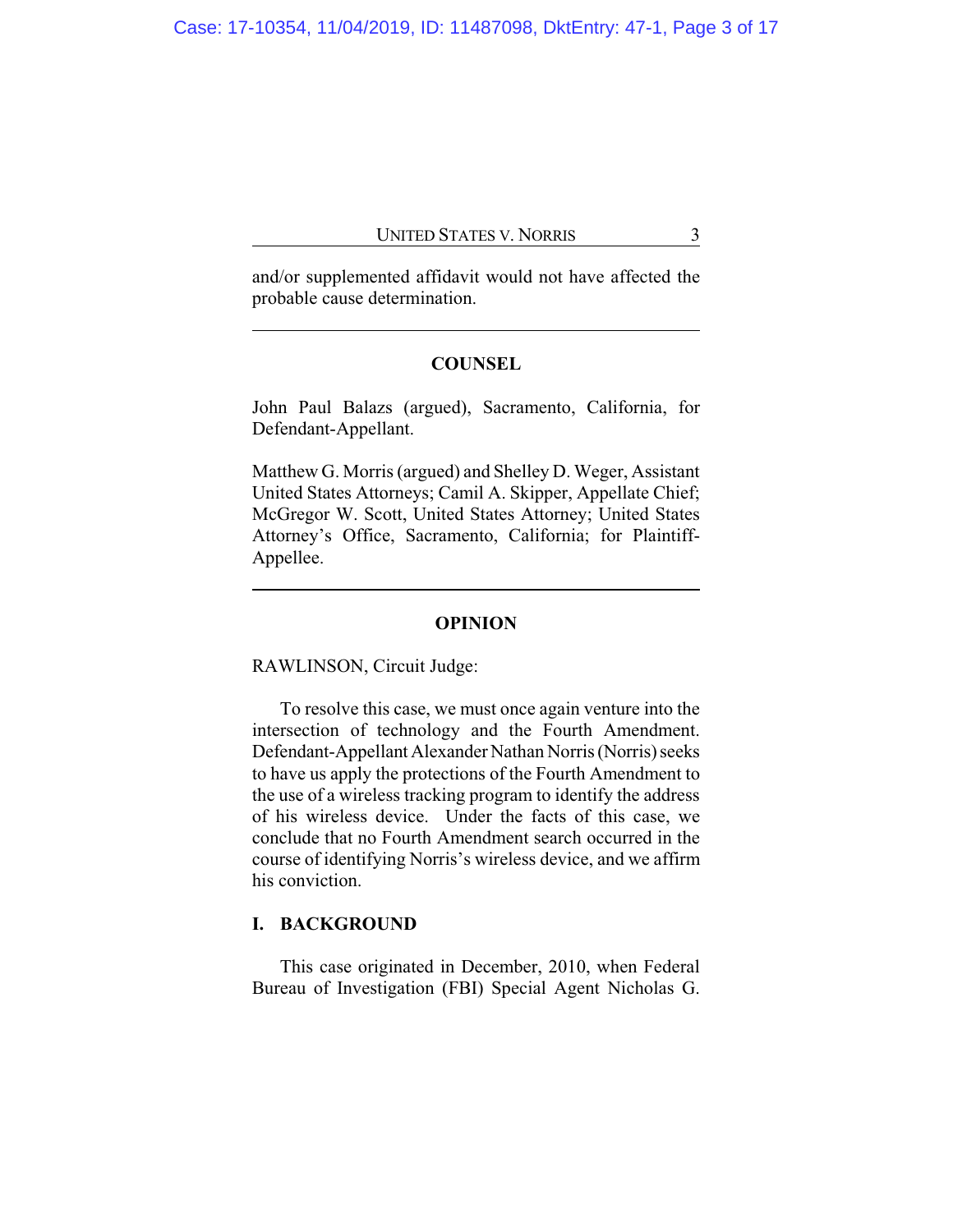Phirippidis (Special Agent Phirippidis) initiated an investigation into the possession and distribution of child pornography through a peer-to-peer file-sharing network (P2P network).**<sup>1</sup>** Special Agent Phirippidis downloaded child pornography fromusername "boyforboys1," using an Internet Protocol address (IP address)**<sup>2</sup>** of 67.172.180.130 registered to Comcast Communications (Comcast). Comcast could not determine the physical address for "boyforboys1."

In March, 2011, "boyforboys1" logged into the same P2P network, using a different IP address of 64.160.118.55 registered to AT&T Internet Services (AT&T), and Special Agent Phirippidis again downloaded child pornography from "boyforboys1." In response to a subpoena, AT&T identified the subscriber associated with the IP address as residing in Apartment 242. After conducting a public records search and confirming with the apartment manager that the subscriber still resided at Apartment 242, Special Agent Phirippidis obtained a search warrant for Apartment 242.

Upon execution of the search warrant, Special Agent Phirippidis discovered that the password-protected wireless internet router (router) located in Apartment 242 used an IP address of 69.105.80.128 rather than the 64.160.118.55 IP

**<sup>1</sup>** P2P file-sharing software "allows network computer users, connected to the Internet, to share many types of files; these files typically include music, graphics, images, movies, and text. In this way, [P2P network] users are able to collect large numbers of files, including child pornography."

**<sup>2</sup>** An IP address "refers to a unique number used by a computer to access the Internet." IP addresses can be dynamic (the number changes each time the computer accesses the Internet) or static (the number remains the same each time the computer accesses the Internet).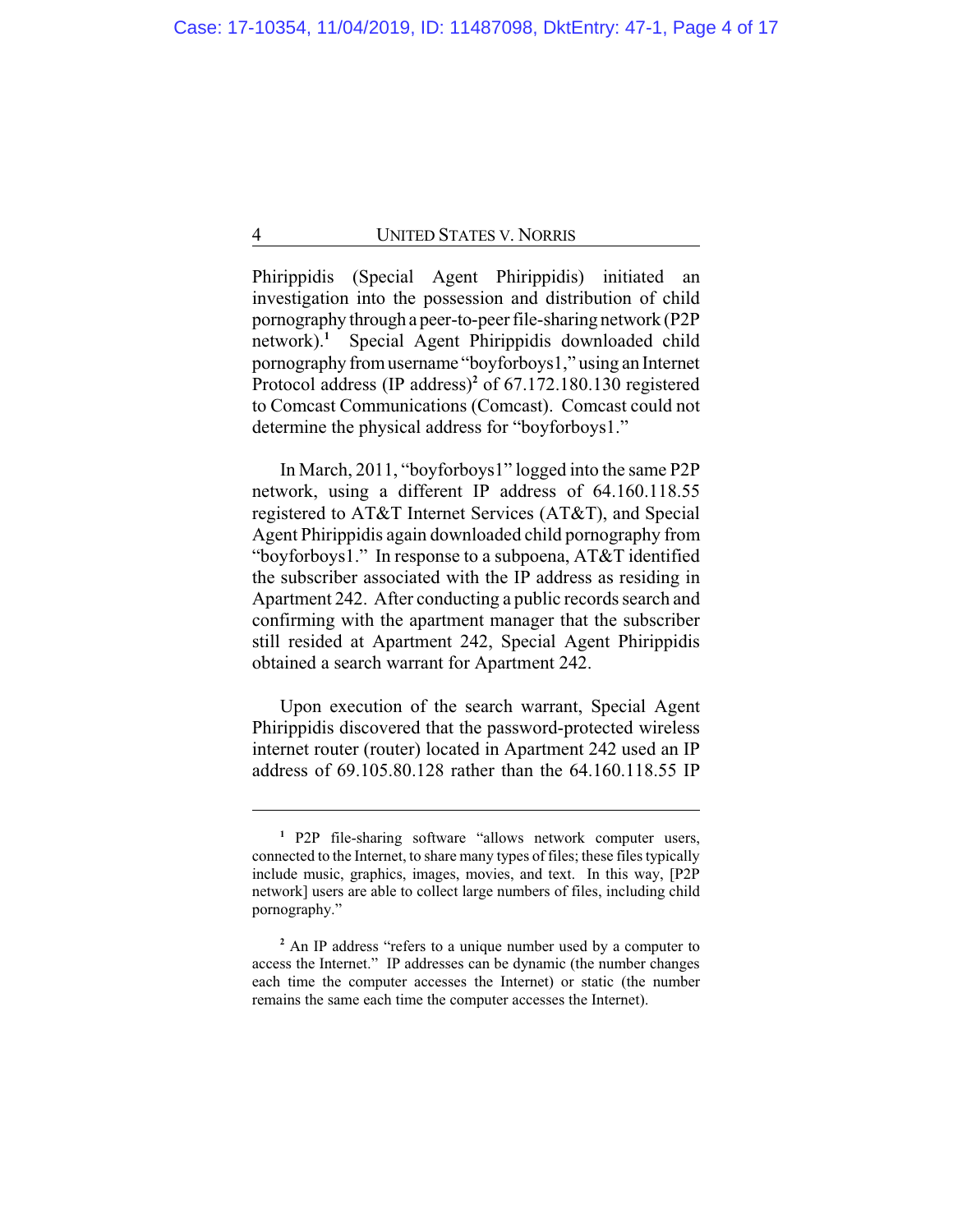address connected to "boyforboys1." The search revealed that no devices in Apartment 242 contained any evidence of child pornography or of the P2P file-sharing program used by "boyforboys1."

FBI agents identified all the devices that had recently connected to the router located in Apartment 242 and pinpointed two unknown devices, "bootycop" (media access control [MAC] address unknown) and "CK" (with a MAC address of 00.25:d3:d4:c4:73).**<sup>3</sup>** Because the apartment residents could not identify either unknown device, Special Agent Phirippidis concluded that "CK" and "bootycop" accessed the router in Apartment 242 without permission. Neither computer was connected to the router when Special Agent Phirippidis executed the search warrant, but agents attempted to identify the location of the "CK" device using Moocherhunter software (Moocherhunter)<sup>4</sup> and the 00.25:d3:d4:c4:73 MAC address.

With Moocherhunter in passive mode and using a wireless antenna, Special Agent Phirippidis and his colleagues captured signal strength readings to locate the 00.25:d3:d4:c4:73 MAC address. Specifically, Moocherhunter was installed on a laptop computer and connected to a directional antenna. The Moocherhunter

**<sup>3</sup>** A MAC address is "a unique identifier assigned to a network device for communication on a physical network. A MAC address is most often assigned by the manufacturer of a network device," and differs from an IP address.

**<sup>4</sup>** As its name implies, Moocherhunter is an open-source wireless tracking software program designed to identify computers trespassing on wireless computer networks. Moocherhunter enables the detection of wireless traffic without directly accessing any device.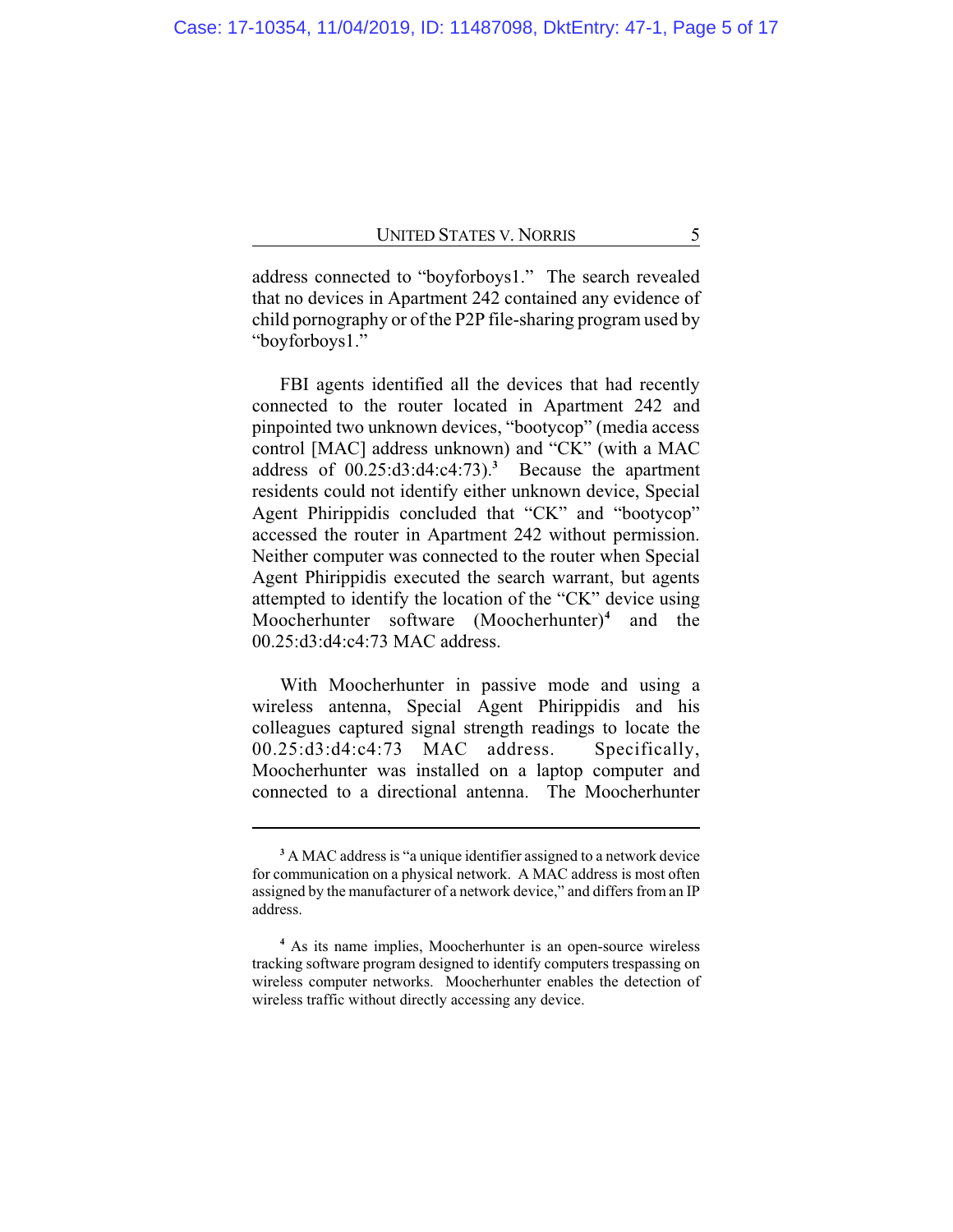program was provided the 00.25:d3:d4:c4:73 MAC address, and approximately seventeen location readings were taken in the vicinity of Apartment 242. The readings were significantly higher when the antennae was aimed in the direction of Apartment 243. As a result, the agents concluded that Apartment 243 housed the "CK" device. After identifying the target apartment, Special Agent Phirippidis waited for "boyforboys1" to log on to the P2P network.

Aweek later, "boyforboys1" logged onto the P2P network and distributed child pornography from the 69.105.80.128 IP address linked to the wireless router in Apartment 242. Special Agent Phirippidis downloaded child pornography files from "boyforboys1," and went to Apartment 242 to confirm whether "boyforboys1" utilized "CK" or "bootycop" devices to distribute the child pornography. With the consent of a resident of Apartment 242, Special Agent Phirippidis and his colleagues determined that "CK" (with the 00.25:d3:d4:c4:73 MAC address) and "bootycop" (with a MAC address of 00:1f:1f:49:d3:11) were logged into the wireless router belonging to the residents of Apartment 242.

After a period of time, "CK" disconnected from the router, leaving only "bootycop" connected to the router. Again using the Moocherhunter software and a wireless antenna, Special Agent Phirippidis measured the signal strength of MAC address 00:1f:1f:49:d3:11, taking readings from Apartment 242 and from a nearby vacant apartment (with permission from the apartment manager). He concluded that: (1) "CK" and "bootycop" exhibited similar signal strengths; (2) "CK" and "bootycop" were associated with each other; (3) Apartment 243 housed both devices; and (4) both had gained unauthorized access to the password-protected router in Apartment 242.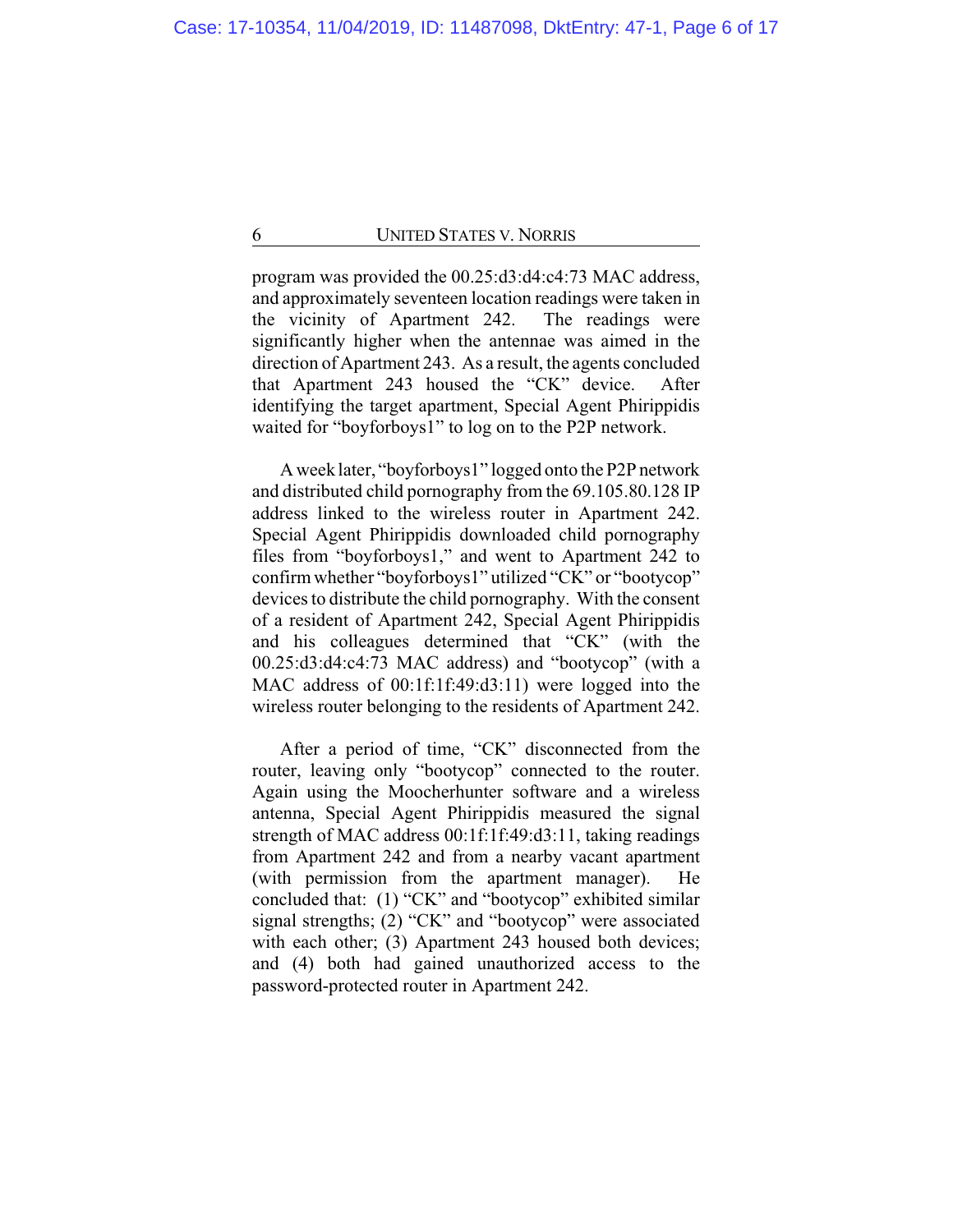Based on the Moocherhunter data, Special Agent Phirippidis obtained a search warrant for Apartment 243. When Special Agent Phirippidis and his colleagues executed the search warrant, they discovered evidence of child pornography.

### **II. PROCEDURAL HISTORY**

The government indicted Norris on one count of distribution of material involving the sexual exploitation of minors, in violation of 18 U.S.C. § 2252(a)(2), and one count of possession of material involving the sexual exploitation of minors, in violation of 18 U.S.C. § 2252(a)(4)(B). Norris subsequently moved to suppress the evidence obtained as a result of the search warrant, alleging that use of the Moocherhunter software amounted to a warrantless search in violation of the Fourth Amendment. Norris also moved for a *Franks***<sup>5</sup>** hearing on the basis that the search warrant affidavit contained misrepresentations and omissions that materially misled the magistrate judge and negated any probable cause determination. The district court denied both motions.

Addressing the motion to suppress, the district court held that no Fourth Amendment search occurred, because, unlike in *Florida v. Jardines*, 569 U.S. 1 (2013), the agents did not encroach upon Norris's curtilage to determine the location of contraband inside the house. *See id.* at 3, 11–12 (holding that a Fourth Amendment search occurred when police brought a drug-sniffing dog to defendant's porch to determine the presence of drugs inside the residence). In *Jardines*, the Supreme Court clarified that the focus in a Fourth

**<sup>5</sup>** *Franks v. Delaware*, 438 U.S. 154 (1978).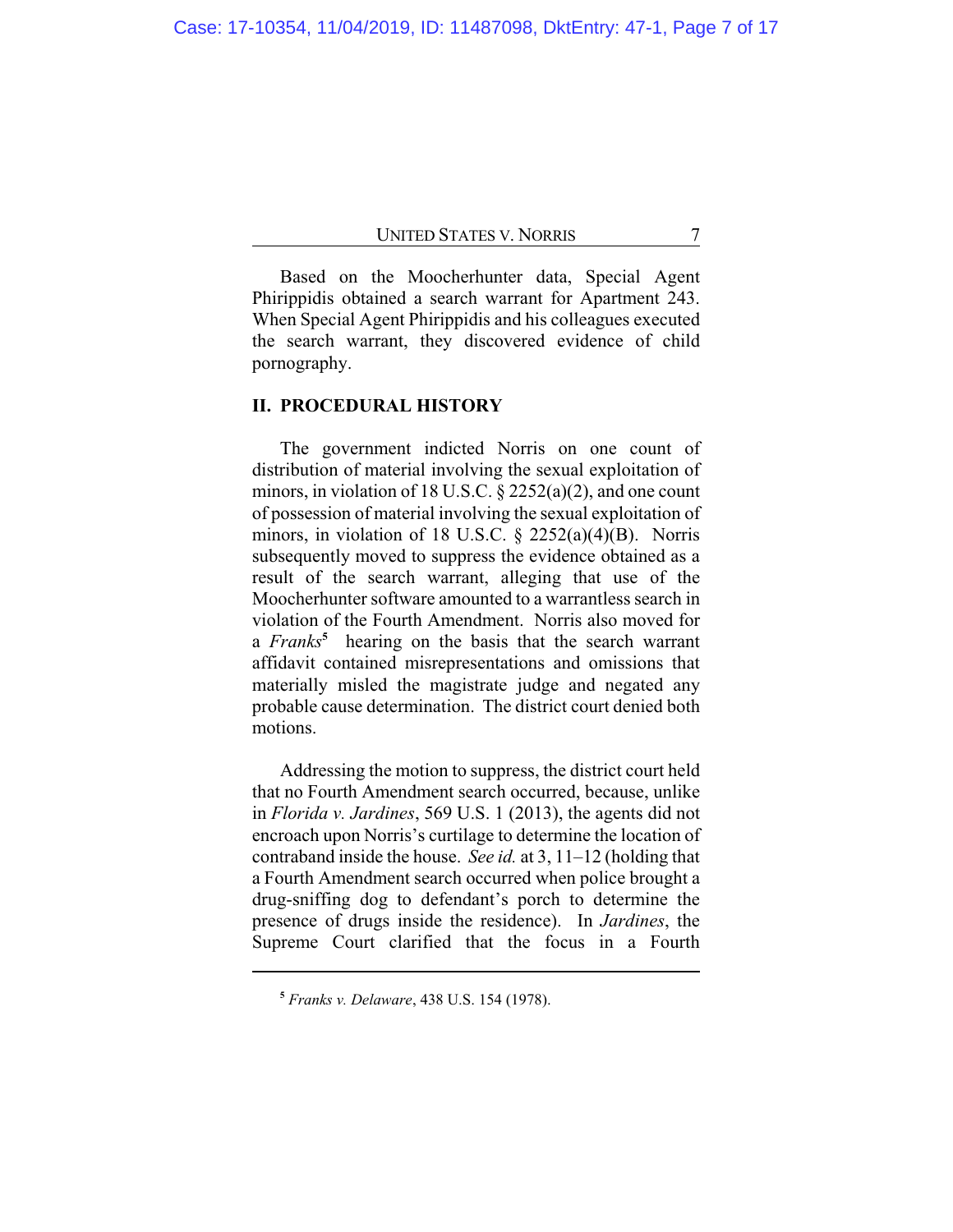Amendment inquiry should be on "the traditional property-based understanding of the Fourth Amendment." *Id.* at 11. Thus, if "the government gains evidence by physically intruding on constitutionally protected areas," such as the curtilage of a home, a search has occurred, and no further inquiry is required, including whether the defendant had a reasonable expectation of privacy. *Id.*

Having found that the agents did not physically intrude upon Norris's property as in *Jardines*, the district court proceeded to analyze whether Norris could nevertheless establish that a search occurred under the analysis set forth by the Supreme Court in *Katz v. United States*, 389 U.S. 347 (1967). The *Katz* test has been described as encapsulating two questions. The first question "is whether the individual, by his conduct, has exhibited an actual (subjective) expectation of privacy." *Smith v. Maryland*, 442 U.S. 735, 740 (1979) (citation and internal quotation marks omitted). The second question measures the objective reasonableness of an individual expectation of privacy by inquiring "whether the individual's subjective expectation of privacy is one that society is prepared to recognize as reasonable." *Id.* (citation and internal quotation marks omitted). The district court answered both questions in the negative as applied to Norris.

The district court concluded that Norris lacked a subjective, reasonable expectation of privacy, because he connected to a third-party's router without authorization and assumed the risk that his signal would reveal the MAC address to authorities. The district court distinguished *Kyllo v. United States*, 533 U.S. 27 (2001), involving the use of thermal-imaging devices to scan the residence to determine the existence of fluorescent lights used in growing marijuana.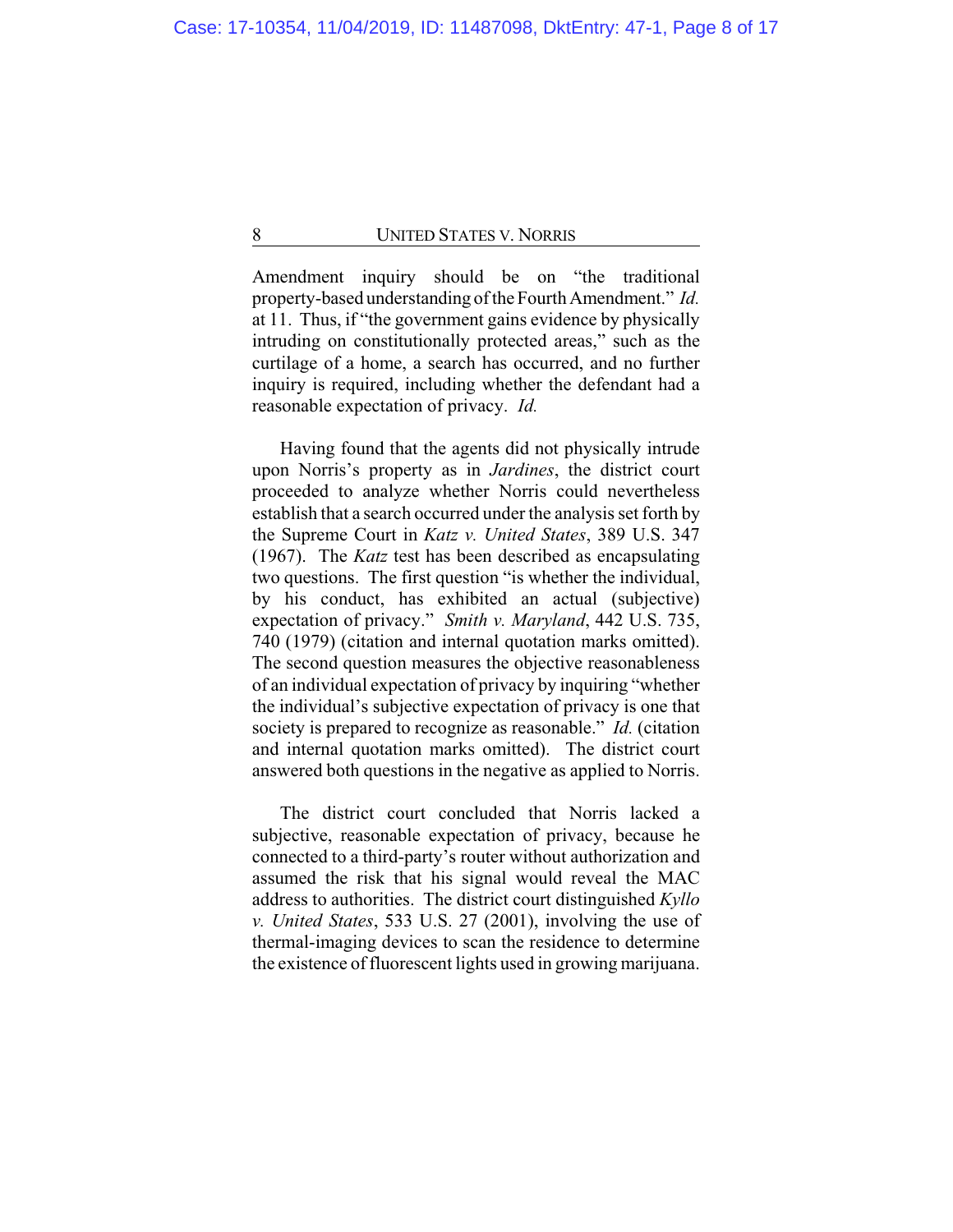The district court also ruled that society was not prepared to recognize an expectation of privacy for an individual who gains unauthorized access to a third-party's password-protected router.

Finally, the district court ruled that Norris failed to meet the standard for a *Franks* hearing. Although the alleged misrepresentations and omissions would likely provide a more complete picture of the reliability of the software, the district court concluded that the alleged misrepresentations and omissions did not invalidate the probable cause finding.

Following trial, the jury convicted Norris on both counts. The district court sentenced Norris to 72 months' imprisonment and 180 months' supervised release. The district court entered final judgment, and Norris timely appealed.

### **III. JURISDICTIONANDSTANDARD OF REVIEW**

The district court had subject matter jurisdiction under 18 U.S.C. § 3231, and we have jurisdiction under 28 U.S.C. § 1291. We review denial of a motion to suppress *de novo*, and the district court's factual findings for clear error. *See United States v. Zapien*, 861 F.3d 971, 974 (9th Cir. 2017). We also review *de novo* the denial of a *Franks* hearing. *See United States v. Kleinman*, 880 F.3d 1020, 1038 (9th Cir. 2018), *as amended*.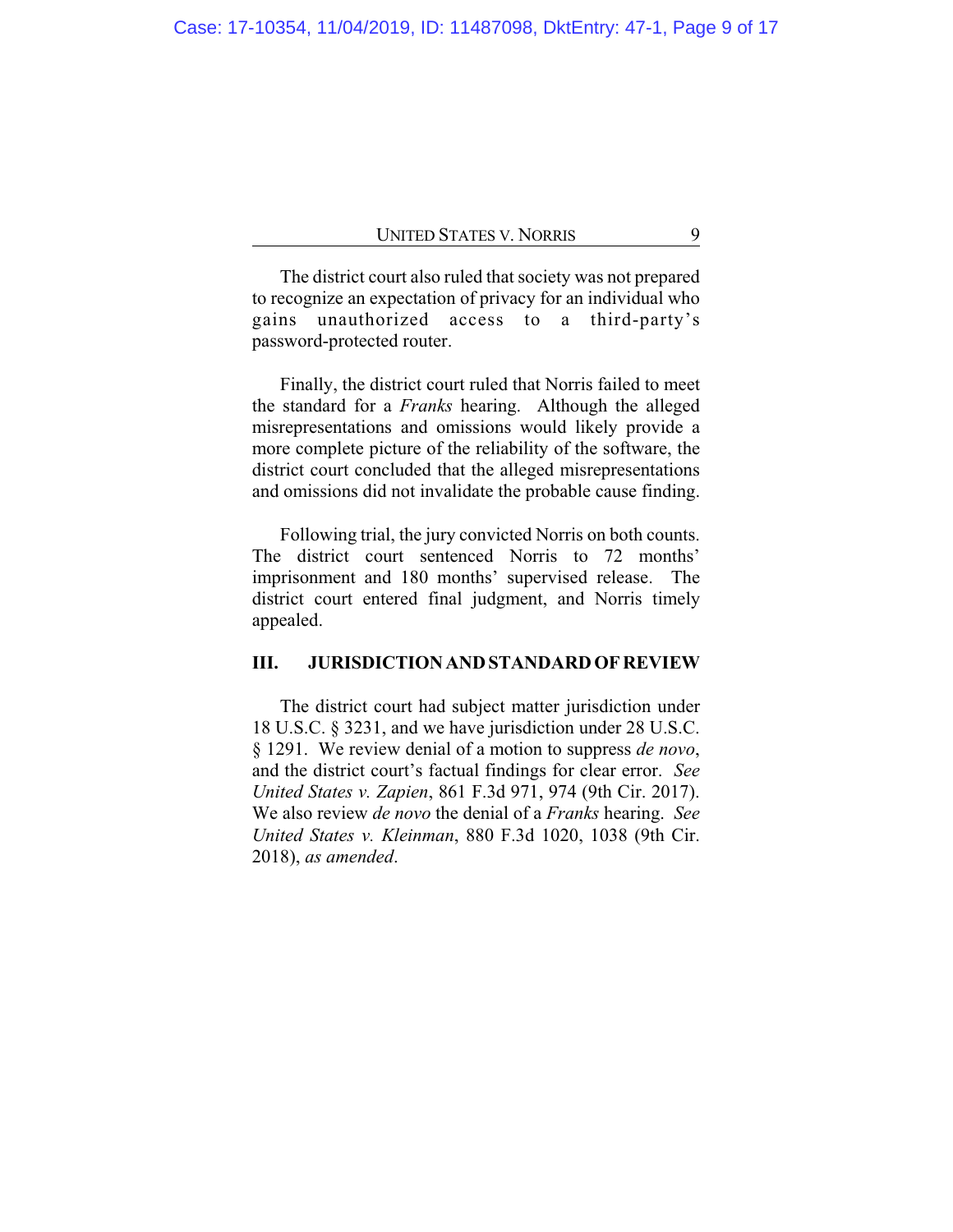## **IV. DISCUSSION**

### **A. Fourth Amendment Search**

It is undisputed that there was no actual physical intrusion into Norris's apartment. Therefore, we apply the *Katz* test to determine if the agents engaged in a search under the Fourth Amendment. *See Jardines*, 569 U.S. at 11.

### 1. *Subjective Expectation of Privacy*

To connect to the internet, Norris's devices sent a wireless signal transmitting the MAC address of the devices to the password-protected wireless router in Apartment 242. Once connected, Norris accessed the router to utilize the internet connection without authorization.

Although physically located in his home, Norris's wireless signal reached outside his residence to connect to the wireless router in Apartment 242. The FBI captured Norris's wireless signal strength outside Norris's residence to determine the source of the signal. The FBI's actions may be likened to locating the source of loud music by standing and listening in the common area of an apartment complex. Although the music is produced within the apartment, the sound carries outside the apartment. Just as no physical intrusion "on constitutionally protected areas" would be required to determine the source of the loud music, no physical intrusion into Norris's residence was required to determine the strength of the wireless signal emanating from the devices in his apartment. *Jardines*, 569 U.S. at 11.

We conclude that no subjective expectation of privacy exists under these circumstances,where information is openly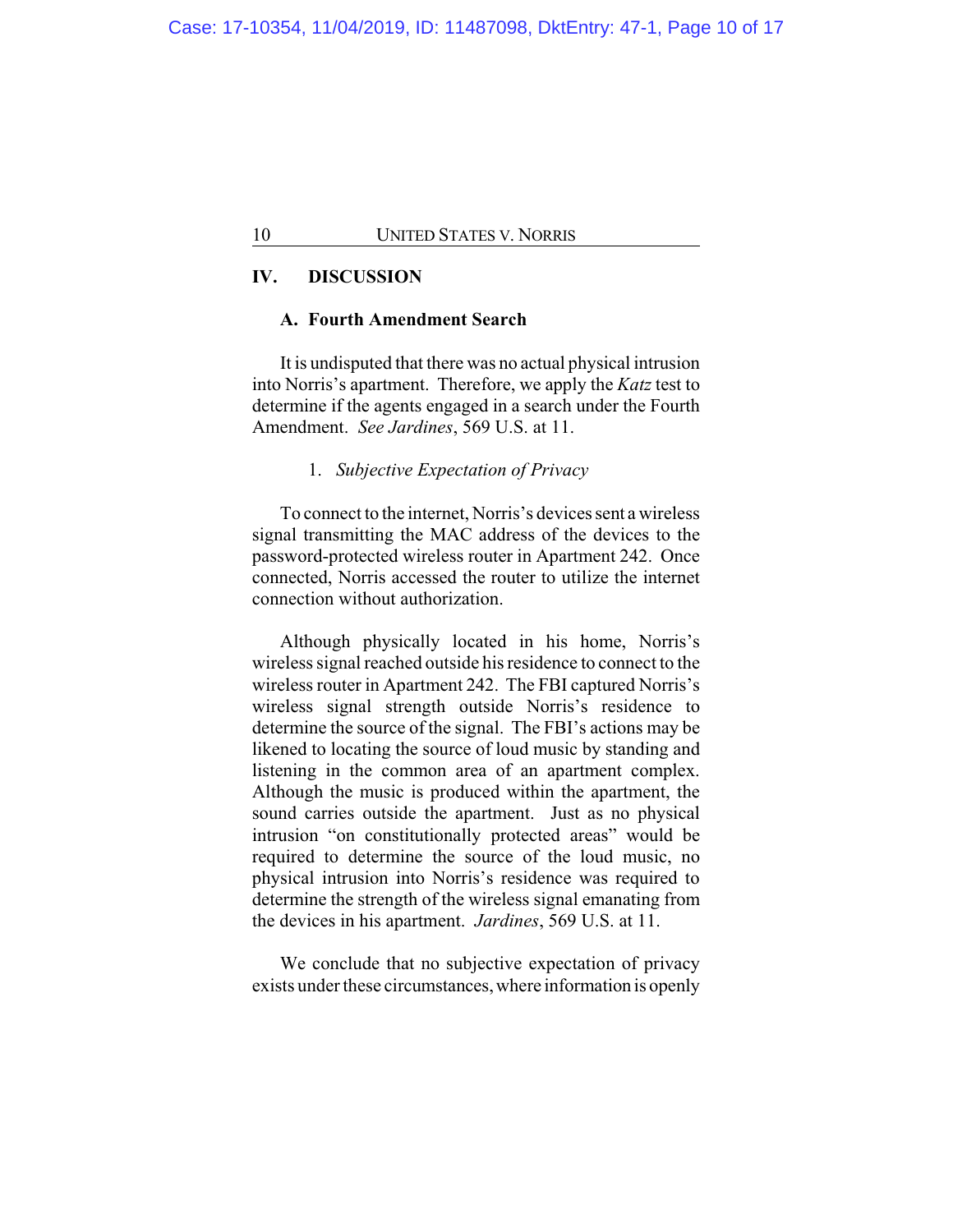available to third parties. "What a person knowingly exposes to the public, even in his own home or office, is not a subject of Fourth Amendment protection." *Katz*, 389 U.S. at 351 (citations omitted); *see also California v. Ciraolo*, 476 U.S. 207, 213–14 (1986) (holding that use of an aircraft in public airspace to view marijuana plants in the backyard of a home did not violate the Fourth Amendment); *California v. Greenwood*, 486 U.S. 35, 40–41 (1988) (concluding that search of publicly exposed garbage did not violate the Fourth Amendment); *United States v. Borowy*, 595 F.3d 1045, 1047–48 (9th Cir. 2010) (upholding search of computer files using file-sharing software available to the public).

We agree with the district court that *Kyllo* does not dictate the conclusion that a Fourth Amendment search occurred in this case. In *Kyllo*, police officers utilized thermal-imaging technology to scan the inside of a house to detect the presence of heat in amounts consistent with the presence of high-intensity lights used to grow marijuana. *See* 533 U.S. at 29–30. The Supreme Court ruled the scan a search under the Fourth Amendment because the government used "sense-enhancing" technology to obtain information fromthe *inside* of a home that the police could not otherwise obtain "without physical intrusion into a constitutionally protected area." *Id.* at 34. Unlike in *Kyllo*, where the defendant confined his illegal activities to the interior of his home and relied on the privacy protections of the home to shield these activities from public observation, Norris's activities reached beyond the confines of his home, thereby negating any expectation of privacy. *See Katz*, 389 U.S. at 351.

*United States v. Karo*, 468 U.S. 705 (1984), is equally distinguishable. In *Karo*, the United States Supreme Court held that the government's monitoring of a beeper inside a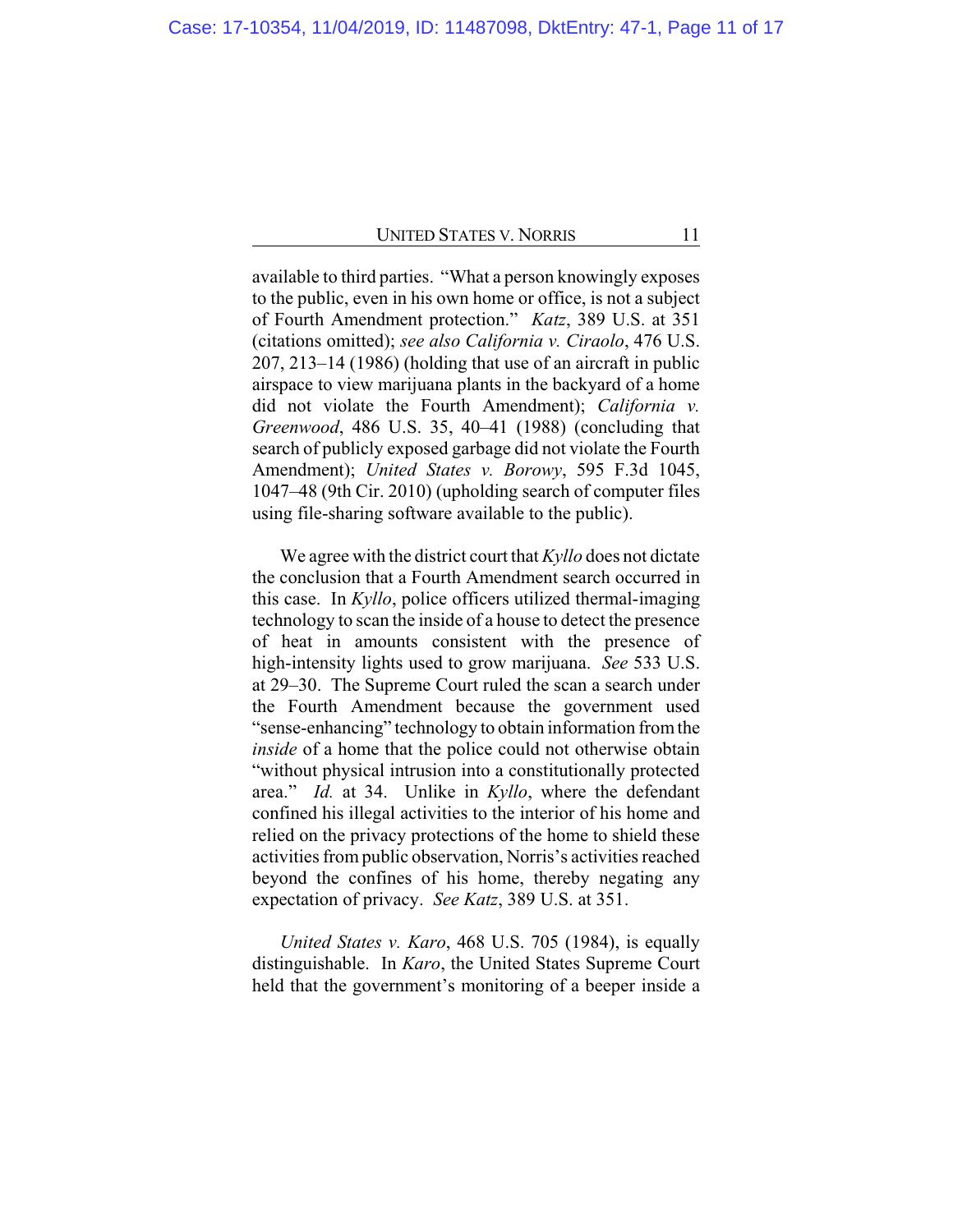private residence violated the Fourth Amendment because the beeper provided location information that could not have been obtained from outside the curtilage of the house. *See id.* at 708, 714; *see also Silverman v. United States*, 365 U.S. 505, 506, 509–12 (1961) (holding that a Fourth Amendment search occurred when police inserted a "spike mike" into a house to overhear conversations of the house next door); *Jardines*, 569 U.S. at 4 (concluding that a Fourth Amendment search occurred when police used a drug-sniffing dog along the front porch (the curtilage) to establish the location of marijuana inside a house). Unlike in *Karo*, *Silverman*, and *Jardines*, the agents in this case collected information from non-constitutionally protected areas, and they collected no information from inside Norris's residence. Thus, Norris lacked any expectation of privacy in the emission of the signal strength of the MAC address emanating from outside his apartment. *See Borowy*, 595 F.3d at 1047–48.

### 2. *Societal Recognition of Expectation of Privacy as Reasonable*

Even if Norris harbored a subjective expectation of privacy, that expectation was not one society is prepared to recognize as reasonable. The concept ofsociety's recognition of an expressed expectation of privacy is consistent with the overall focus in Fourth Amendment jurisprudence on reasonableness. *See Brigham City, Utah v. Stuart*, 547 U.S. 398, 403 (2006) ("[T]he ultimate touchstone of the Fourth Amendment is reasonableness . . .") (citations and internal quotation marks omitted). If society is not prepared to recognize an expectation of privacy as reasonable, intrusion upon that expectation does not violate the Fourth Amendment's overall reasonableness requirement. *See Kyllo*, 533 U.S. at 33. As the Supreme Court articulated in *Rakas v.*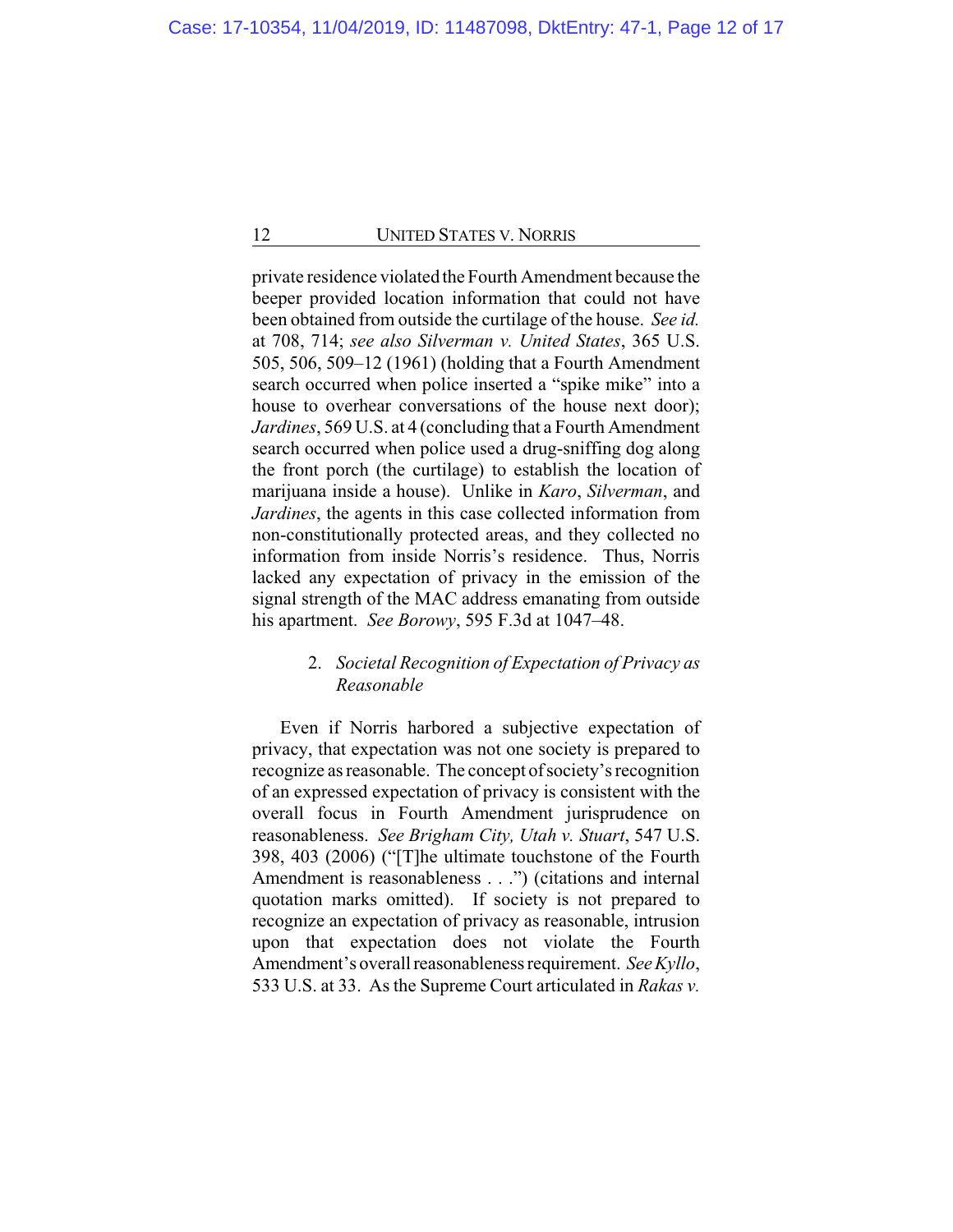*Illinois*, 439 U.S. 128, 143 n.12 (1978), "[o]ne of the main rights attaching to property is the right to exclude others, and one who owns or lawfully possesses or controls property will in all likelihood have a legitimate expectation of privacy." (citation omitted). Conversely, one has no legitimate expectation of privacy in property for which he lacks any possessory or ownership interest. *See United States v. Wong*, 334 F.3d 831, 839 (9th Cir. 2003).

We have also generally concluded that society is not prepared to recognize as reasonable a subjective expectation of privacy in the content of property obtained through unauthorized means. In *United States v. Caymen*, 404 F.3d 1196, 1197–98 (9th Cir. 2005), Caymen used a third-party's credit card to fraudulently purchase a laptop. The police obtained a search warrant for Caymen's residence and discovered the laptop. *See id.* The police contacted the store owner for approval to review the contents of the laptop. *See id.* at 1198. Once the police discovered child pornography, they immediately ceased their search and obtained another warrant to search for child pornography. *See id.* Caymen was indicted for possession of child pornography and moved to suppress seized photographs on the basis that the police conducted an illegal search. *See id.*

On appeal, we rejected Caymen's challenge of the search, ruling that the Fourth Amendment "does not protect a defendant from a warrantless search of property that he stole, because regardless of whether he expects to maintain privacy in the contents of the stolen property, such an expectation is not one that society is prepared to accept as reasonable." *Id.* at 1200 (internal quotation marks omitted).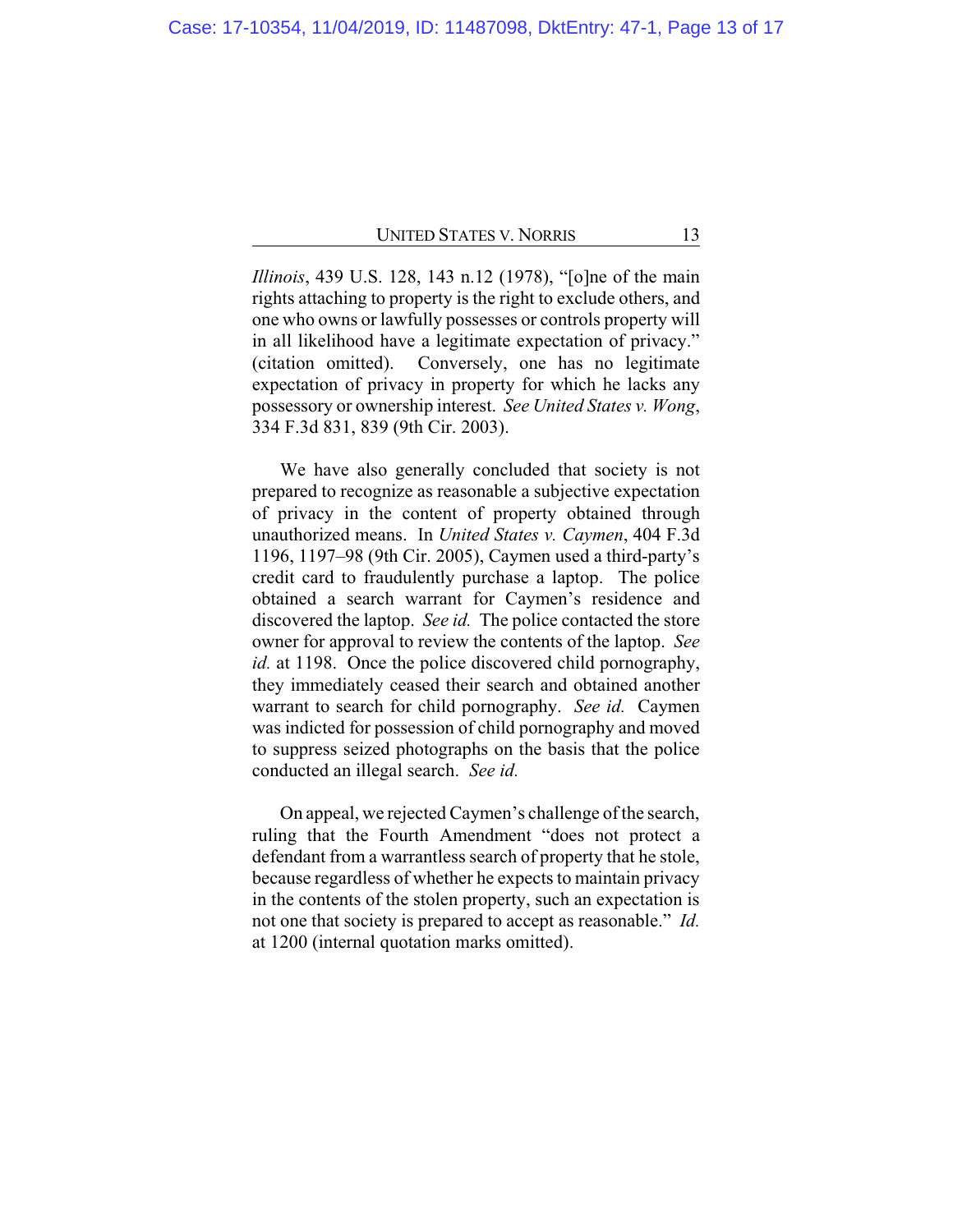We also find instructive the Third Circuit's decision in *United States v. Stanley*, 753 F.3d 114 (3d Cir. 2014). *Stanley* also involved use of the Moocherhunter software to detect the signal strength of a MAC address from outside the suspected residence. *See id.* at 116. As in our case, the defendant accessed child pornography via a neighbor's wireless service. *See id.* at 115–16. The only difference is that in *Stanley*, the neighbor's wireless service was not password-protected. *See id.* at 116. Under these similar circumstances, the Third Circuit determined that "Stanley's expectation of privacy [in his MAC address signal] is not one that society is prepared to recognize as legitimate." *Id.* at 119 (footnote reference omitted). The Third Circuit concluded that "while Stanley may have justifiably expected the path of his invisible radio waves to go undetected, society would not consider this expectation legitimate given the unauthorized nature of his transmission." *Id.* at 120. Although we do not adopt the entire reasoning espoused by the Third Circuit, we agree that even if a person in Norris's position had a subjective expectation of privacy in the wireless signal transmitted outside his residence, society is not prepared to recognize this expectation as legitimate, given the unauthorized access used to generate the wireless transmission. *See id.* Indeed, it strains credulity to suggest that society would be prepared to recognize an expectation of privacy as reasonable when an individual gains access to the internet through the unauthorized use of a third-party's password-protected router located outside his residence. *See id.*

In sum, we affirm the district court's application of the *Katz* factors to conclude that no Fourth Amendment search occurred. Even if Norris had a subjective expectation of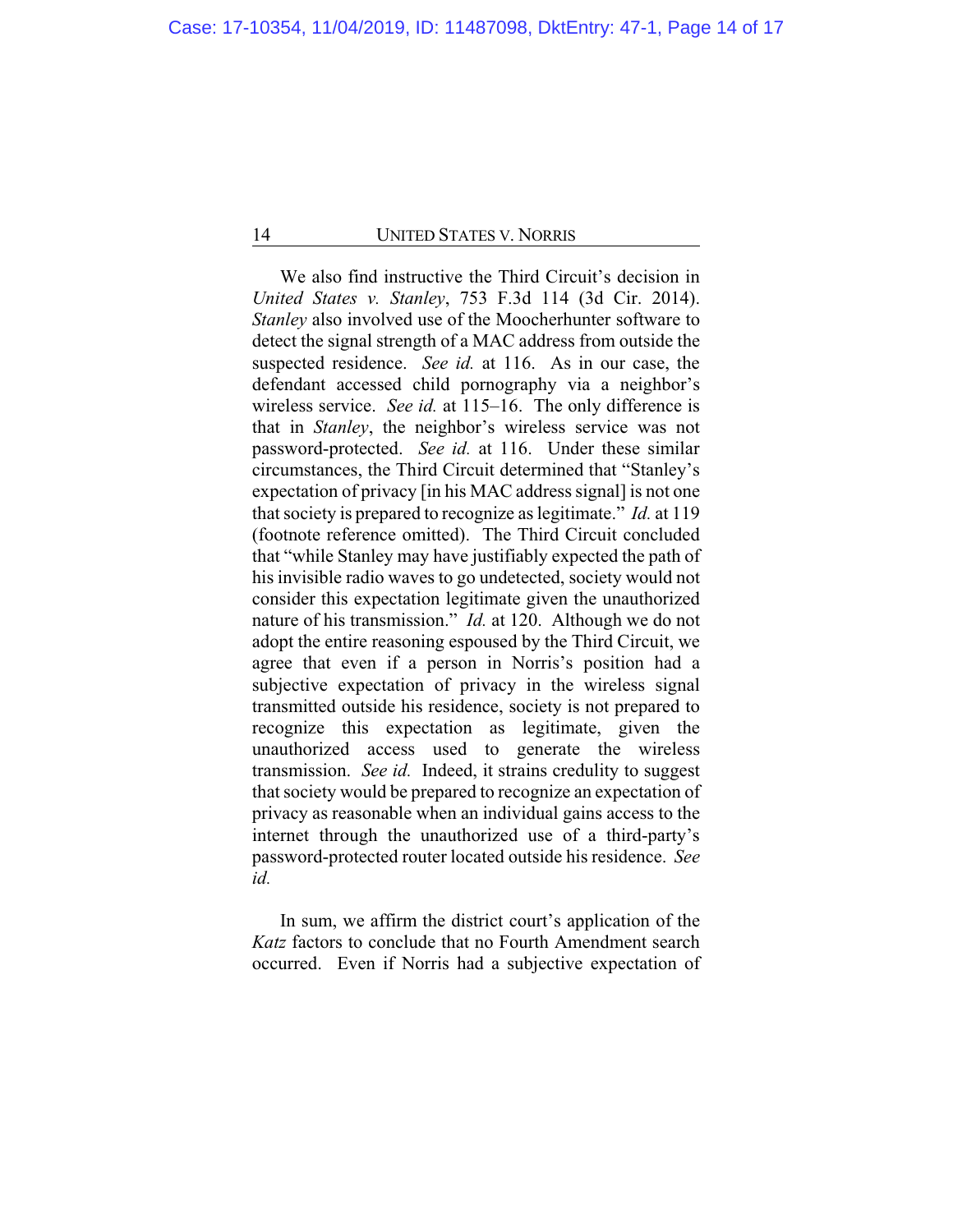privacy, it was not one society was prepared to accept as reasonable.

#### **B.** *Franks* **hearing**

A *Franks* hearing determines "the validity of the affidavit underlying a search warrant." *Kleinman*, 880 F.3d at 1038 (citation omitted). To obtain a *Franks* hearing, a defendant must make a substantial preliminary showing that: (1) "the affiant officer intentionally or recklessly made false or misleading statements or omissions in support of the warrant," and (2) "the false or misleading statement or omission was material, *i.e.*, necessary to finding probable cause." *United States v. Perkins*, 850 F.3d 1109, 1116 (9th Cir. 2017) (citation, alteration, and internal quotation marks omitted). Once the defendant makes that showing, to prevail at the subsequent hearing, he must establish both prongs by a preponderance of the evidence. *See United States v. Martinez-Garcia*, 397 F.3d 1205, 1214–15 (9th Cir. 2005).

Norris failed to satisfy the first requirement because he did not present any evidence that Special Agent Phirippidis acted knowingly, intentionally, or with reckless disregard for the truth in preparing the affidavit.

In any event, Norris also failed to satisfy the second requirement for a *Franks* hearing because none of the alleged false statements or omissions materially affected the probable cause determination. "Probable cause to search a location exists if, based on the totality of the circumstances," a "fair probability" exists that the police will find evidence of a crime. *Perkins*, 850 F.3d at 1119 (citation omitted). The key inquiry in resolving a *Franks* motion is whether probable cause remains once any misrepresentations are corrected and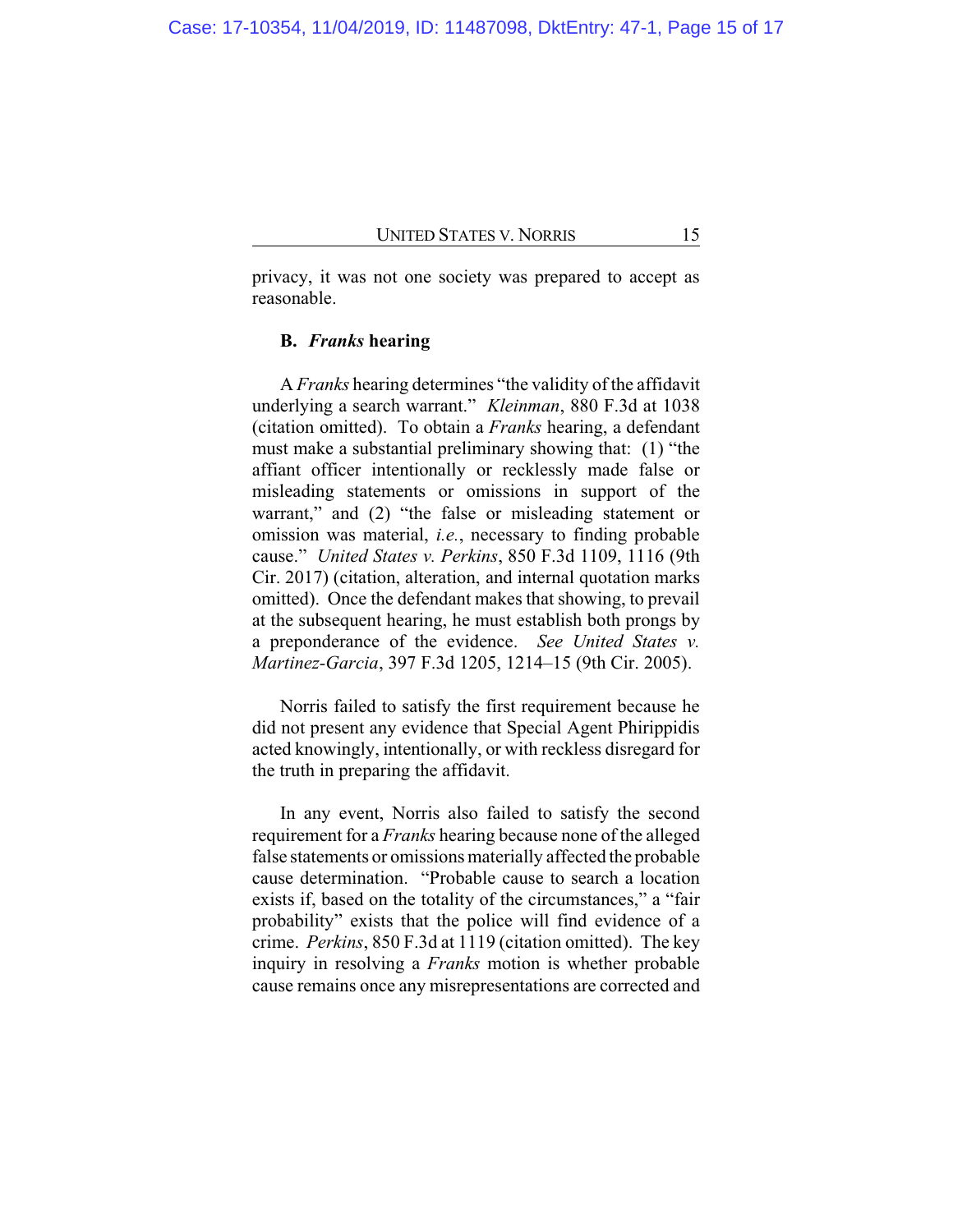any omissions are supplemented. *See id.* If probable cause remains, the defendant has failed to establish a material omission. *See id.*

Norris argues that the FBI falsely identified Moocherhunter as open-source software rather than proprietary software. Norris also alleges that the following omissions were material: (1) the FBI used a free version of Moocherhunter instead of the law enforcement version; (2) the FBI did not authorize its agents to use Moocherhunter in criminal investigations; (3) the FBI did not train its agents to use Moocherhunter; (4) the FBI did not formally test the software; (5) the FBI disregarded any reading believed to be anomalous or not of value; (6) the FBI agents used an incomplete method; (7) the FBI agents did not provide the magistrate judge with location information in relation to the signal strength; (8) the Moocherhunter developer did not subject the software to any objective or peer-review testing; and (9) Moocherhunter will give false readings when a party changes the MAC address to conceal identity.

If the alleged misrepresentations and omissions were corrected and supplemented, the probable cause determination would not be affected, as a "fair probability" remained that Apartment 243 housed devices containing child pornography. *Id.*(citation omitted). The district court did not err in denying the requested *Franks* hearing. *See id.*

### **V. CONCLUSION**

Because there was no physical intrusion into Norris's residence to detect the signal strength of the MAC address of his device, the district court correctly applied the *Katz*factors and determined that no search occurred under the Fourth